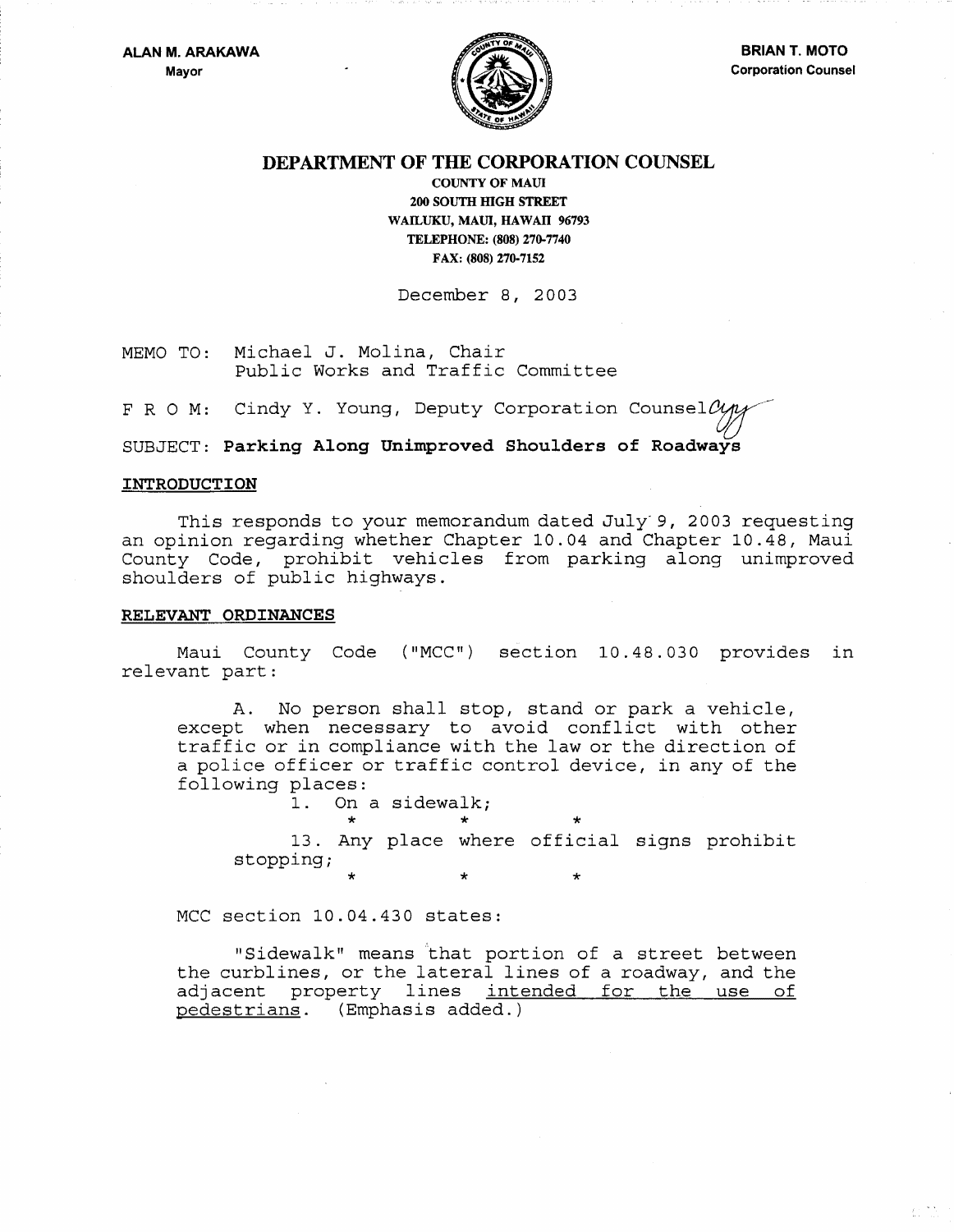Michael J. Molina, Chair Public Works and Traffic Committee December 8, 2003 Page 2

## **ANALYSIS**

MCC section 10.48.030(A) lists eighteen categories of places where the parking of a vehicle is illegal, but does not explicitly address unimproved shoulders of highways. Among those places that<br>are explicitly referenced by MCC section 10.48.030(A) are are explicitly referenced by MCC section  $10.48.030(A)$ sidewalks.

MCC section 10.04.430 defines a sidewalk as "that portion of a street between the curblines, or the lateral lines of a roadway, and the adjacent property lines intended for the use of pedestrians. $\overline{N}$ <sup>1</sup> This definition does not distinguish between paved and unpaved portions of a street; therefore, it is possible that a particular highway shoulder, though unpaved, may be characterized as a sidewalk under MCC section 10.04.430, provided that the area is "intended for the use of pedestrians." MCC section 10.04.430 does not elaborate as to what areas are "intended for the use of pedestrians. " In the absence of a clear legal definition, the determination of whether a particular highway shoulder constitutes a "sidewalk" will depend upon the facts and circumstances relating to the area in question, particularly to the extent such facts and circumstances support or do not support an inference that the shoulder in question is intended for use by pedestrians.

MCC section 10.48.030(A)(13) provides one means by which issues relating to parking on unimproved shoulders may be clarified. MCC section 10.48.030(A)(13) provides for the erection<br>of official signs prohibiting parking. Such signs provide of official signs prohibiting parking. motorists with notice of a parking prohibition.<sup>2</sup>

Clarification of the issue of parking along highway shoulders could also be obtained by amending MCC Chapter 10.48 and addressing the matter explicitly. Such an amendment could, for example, impose a ban on such parking generally or under certain conditions or impose restrictions applicable to particular highways and times of day.

 $1$ Pursuant to MCC section 10.04.030, the definitions set forth in MCC chapter 10.04 apply to all of MCC Title 10, including, therefore, MCC section 10.48.030.

 $t^2$ It is our understanding that Maui police officers issue parking tickets to cars parked along unimproved shoulders of highways and that Maui district courts have upheld these tickets despite the absence of signs prohibiting parking.